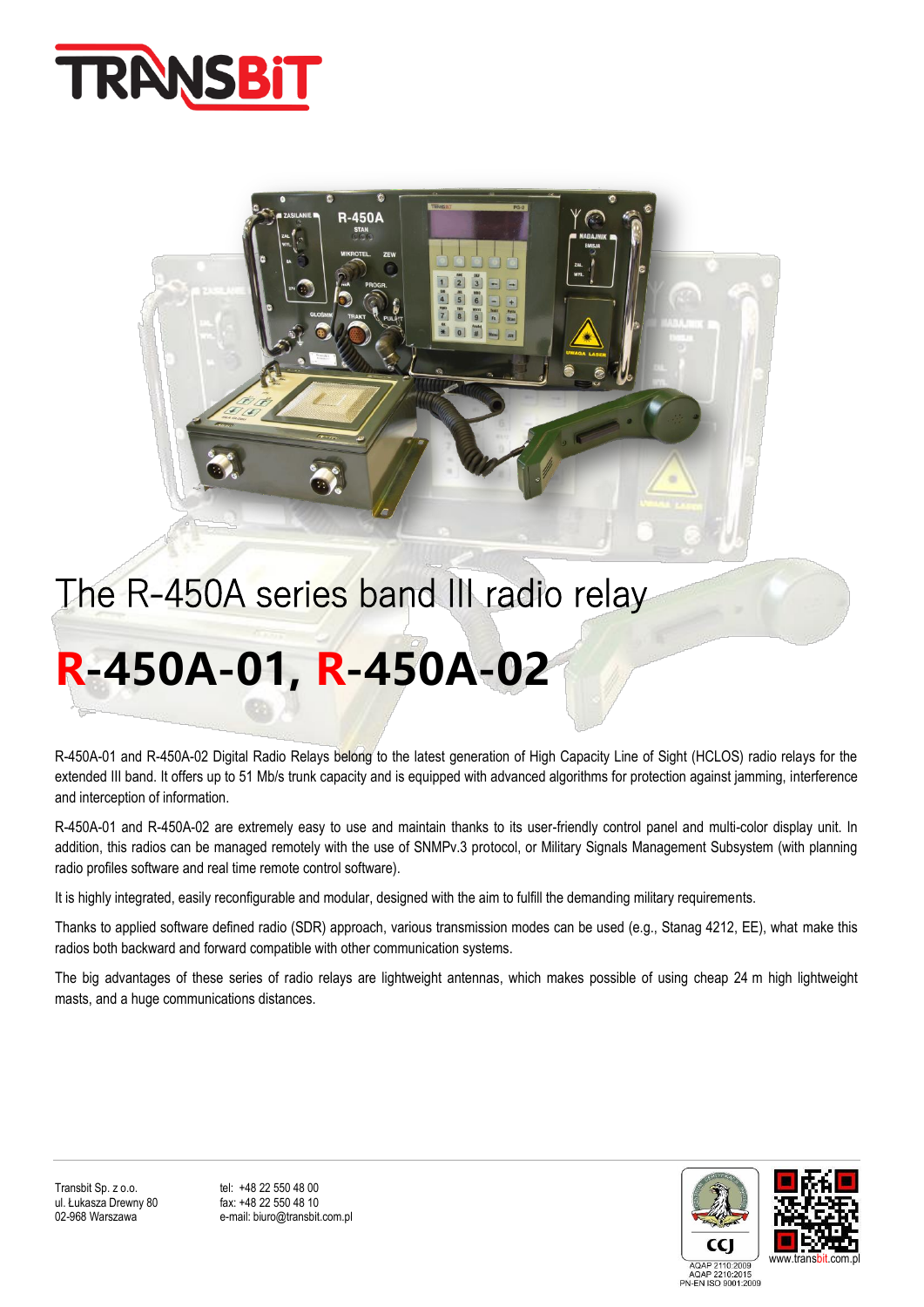### **TRANSB**

### **TECHNICAL PARAMETERS**

| <b>RADIO RELAY TYPE</b>          | R-450A-01                                                     | R-450A-02                                                      |
|----------------------------------|---------------------------------------------------------------|----------------------------------------------------------------|
|                                  |                                                               |                                                                |
| GENERAL                          |                                                               |                                                                |
| Frequency range [MHz]            | 1350-2690                                                     | ۰<br>1350-2690                                                 |
| Transmission capacity [kbps]     | 256, 512, 1024, 2048, 4x2048, 8448, 34368                     | 256, 512, 1024, 2048, 2x2048, 4096, 4x2048, 8448, 16896, 34368 |
| Number of RF Channels            |                                                               |                                                                |
| (at 256 kbps  8448 kbps)         | 10720, Channel Spacing 0.125 MHz                              | 10720, Channel Spacing 0.125 MHz                               |
| (at 34368 kbps)                  | 1340, Channel Spacing 1 MHz                                   | 1340, Channel Spacing 1 MHz                                    |
| Minimum duplex spacing           | 50 MHz (at 256 kbps  8448 kbps)                               | 50 MHz (at 256 kbps  8448 kbps)                                |
|                                  | 75 MHz (at 34368 kbps)                                        | 75 MHz (at 34368 kbps)                                         |
| <b>TERFACES</b>                  |                                                               |                                                                |
| Electrical                       | Eurocom D/1, Stanag 4210, G.703, 4xE1, E3                     | Eurocom D/1, Stanag 4210, G.703, 4xE1, E3                      |
| Optical (recommended)            | All rates from 256 kbps up to 34368 kbps                      | All rates from 256 kbps up to 34368 kbps                       |
|                                  | Other electrical interfaces due to opto/electrical converters | Other electrical interfaces due to opto/electrical converters  |
|                                  |                                                               |                                                                |
| RECEIVER                         |                                                               |                                                                |
| Noise figure                     | 6 dB                                                          | 6 dB                                                           |
| Image rejection                  | 90 dB                                                         | 90 dB                                                          |
| Spurious Attenuation             | 80 dB for fc±3%                                               | 80 dB for fc±3%                                                |
| Sensitivity (BER = 10e-6) at:    |                                                               |                                                                |
| 256 kbps CPFSK                   | $-100$ dBm                                                    | $-100$ dBm                                                     |
| 512 kbps CPFSK                   | $-97$ dBm                                                     | $-97$ dBm                                                      |
| 1024 kbps CPFSK                  | $-95$ dBm                                                     | $-95$ dBm                                                      |
| 2048 kbps CPFSK                  | $-92$ dBm                                                     | $-92$ dBm                                                      |
| 256 kbps QPSK*                   |                                                               | $-106$ dBm                                                     |
| 512 kbps QPSK*                   |                                                               | $-103$ dBm                                                     |
| 1024 kbps QPSK*                  |                                                               | $-101$ dBm                                                     |
| 2048 kbps QPSK*                  |                                                               | $-98$ dBm                                                      |
| 4096 kbps QPSK*                  |                                                               | $-95$ dBm                                                      |
| 8448 kbps QPSK*                  | $-87$ dBm                                                     | $-90$ dBm                                                      |
| 16896 kbps QPSK*                 |                                                               | $-87$ dBm                                                      |
| 34368 kbps QAM*                  | $-78$ dBm                                                     | $-80$ dBm                                                      |
| (*) FDM, FEC+interleaving        |                                                               |                                                                |
| Scanner range                    | Full Band                                                     | <b>Full Band</b>                                               |
| <b>TRANSMITTER</b>               |                                                               |                                                                |
| Output power                     | 36 dBm at 256 kbps  8448 kbps                                 | 36 dBm at 256 kbps  8448 kbps                                  |
|                                  | 33 dBm at 34368 kbps                                          | 33 dBm at 34368 kbps                                           |
| Power control (automatic/manual) | 20dB                                                          | 20dB                                                           |
| Frequency stability              | $±5$ ppm                                                      | $±5$ ppm                                                       |
| Spurious radiation               | $-70$ dBc                                                     | $-70$ dBc                                                      |
| Harmonics radiation              | $-70$ dBc                                                     | $-70$ dBc                                                      |





Transbit Sp. z o.o. tel: +48 22 550 48 00 ul. Łukasza Drewny 80 fax: +48 22 550 48 10

tel: +48 22 550 48 00<br>fax: +48 22 550 48 10<br>e-mail: biuro@transbit.com.pl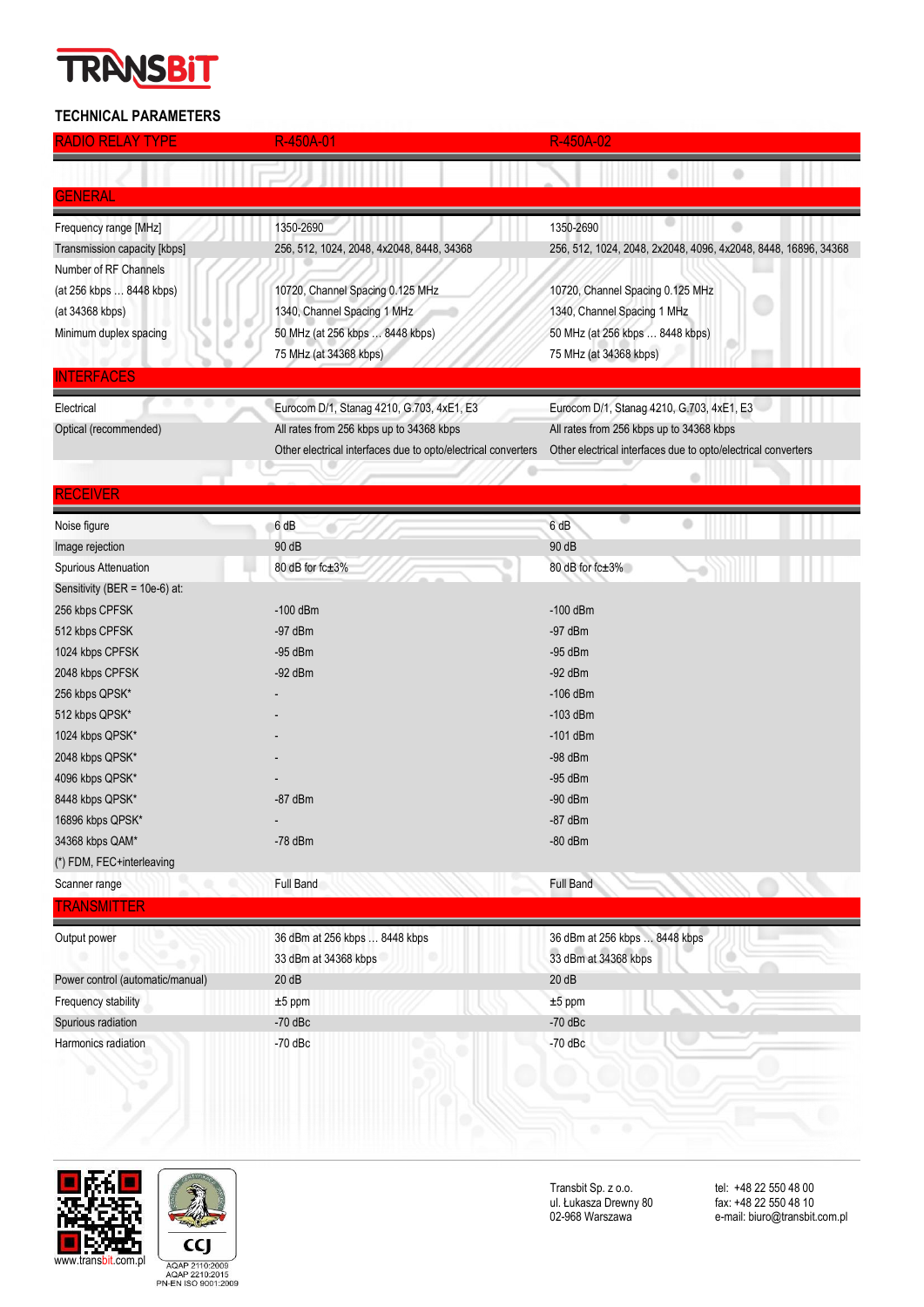### **TRANSBIT**

| <b>RADIO RELAY TYPE</b>            | R-450A-01                                                                   | R-450A-02                                                  |
|------------------------------------|-----------------------------------------------------------------------------|------------------------------------------------------------|
|                                    |                                                                             |                                                            |
| <u>ATH LOSS CAPABILIT</u>          | <b>INCLUDING FEEDER LOSS (5 DB) AND ANTENNA GAINS (25 DBI) AT BER 1E-04</b> |                                                            |
| 256 kbps CPFSK                     | 170 dBm                                                                     | Ð<br>174 dBm                                               |
| 512 kbps CPFSK                     | 167 dBm                                                                     | 171 dBm                                                    |
| 1024 kbps CPFSK                    | 165 dBm                                                                     | o<br>169 dBm                                               |
| 2048 kbps CPFSK                    | 162 dBm                                                                     | 166 dBm                                                    |
| 256 kbps QPSK*                     |                                                                             | 180 dBm                                                    |
| 512 kbps QPSK*                     |                                                                             | 177 dBm                                                    |
| 1024 kbps QPSK*                    |                                                                             | 175 dBm                                                    |
| 2048 kbps QPSK*                    |                                                                             | 172 dBm                                                    |
| 4096 kbps QPSK*                    |                                                                             | 170 dBm                                                    |
| 8448 kbps QPSK*                    | 157 dBm                                                                     | 167 dBm                                                    |
| 16896 kbps QPSK*                   |                                                                             | 159 dBm                                                    |
| 34368 kbps QAM*                    | 145 dBm                                                                     | 145 dBm                                                    |
| (*) FDM, FEC+interleaving          |                                                                             |                                                            |
| OTHER                              |                                                                             |                                                            |
| ٠                                  | $-30^{\circ}$ C, $+60^{\circ}$ C                                            | -30°C, +60°C                                               |
| Operating temperature              |                                                                             |                                                            |
| Weight                             | 37 kg<br>260x500x500 mm                                                     | 37 kg                                                      |
| Dimension (HxWxD)                  |                                                                             | 260x500x500 mm                                             |
| Maintenance                        | EOW Digital 16 kb/s CVSD                                                    | EOW Digital 16 kb/s CVSD                                   |
| SWR measurement                    | 1.18                                                                        | 1.18<br>$\sum_{i=1}^{n}$<br>۰                              |
| Power disconnection                | Manual                                                                      | Manual                                                     |
|                                    | Automatic (if SWR >3)                                                       | Automatic (if SWR >3)                                      |
| Received signal level measurement  | - 40 dBm/-105 dBm                                                           | - 40 dBm/-105 dBm                                          |
|                                    | Low level indicator                                                         | Low level indicator                                        |
| <b>BER</b> measurements            | Off line                                                                    | Online                                                     |
| <b>Testing loops</b>               | RF, on all interfaces                                                       | Low level of BER signal indicator<br>RF, on all interfaces |
| <b>POWER PARAMETERS</b>            |                                                                             |                                                            |
|                                    |                                                                             |                                                            |
| Input voltage<br>Power consumption | 20-32 VDC or 230 VAC (external power supply)                                | 20-32 VDC or 230 VAC (external power supply)               |
|                                    | 120W                                                                        | 120 W                                                      |
|                                    |                                                                             |                                                            |
|                                    | ۰                                                                           |                                                            |
| ۹<br>Q<br>0                        |                                                                             |                                                            |
| ۰                                  | ۰                                                                           |                                                            |
|                                    |                                                                             |                                                            |
| 73                                 | ۰                                                                           | ۰<br>$\circ$                                               |
|                                    |                                                                             |                                                            |
|                                    |                                                                             | o                                                          |
|                                    |                                                                             |                                                            |
|                                    |                                                                             |                                                            |
|                                    |                                                                             |                                                            |
|                                    |                                                                             |                                                            |
|                                    |                                                                             |                                                            |
|                                    |                                                                             |                                                            |
|                                    |                                                                             | ٠<br>٠                                                     |
|                                    |                                                                             |                                                            |

Transbit Sp. z o.o. tel: +48 22 550 48 00 ul. Łukasza Drewny 80 fax: +48 22 550 48 10

02-968 Warszawa e-mail: biuro@transbit.com.pl